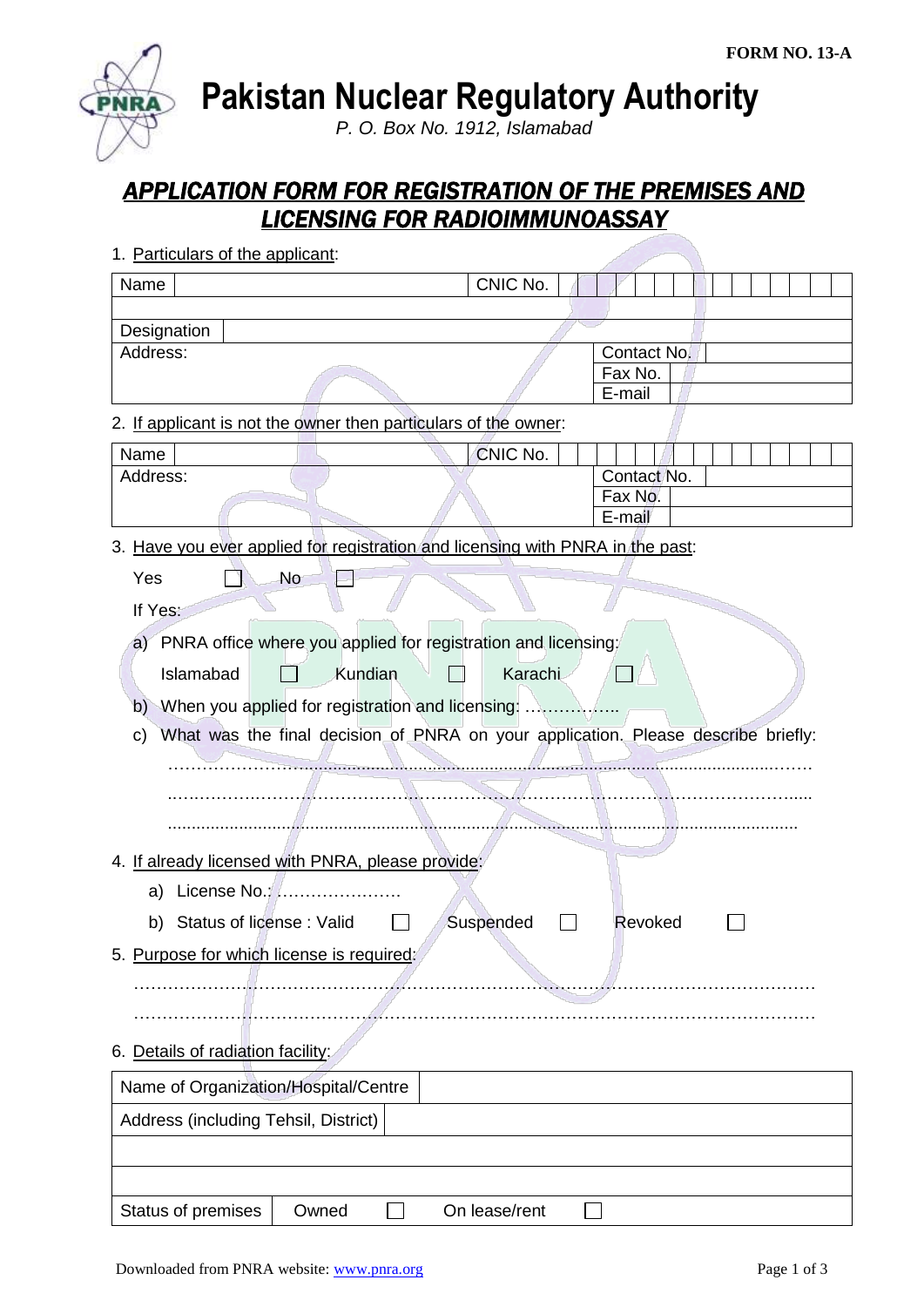#### **FORM NO. 13-A**

#### 7. Specifications of Radioactive Material:

| Radionuclide(s) | Manufacturer | Activity to be purchased per month | Country of Origin |
|-----------------|--------------|------------------------------------|-------------------|
|                 |              |                                    |                   |
|                 |              |                                    |                   |
|                 |              |                                    |                   |
|                 |              |                                    |                   |
|                 |              |                                    |                   |

#### 8. Particulars of Radiation Protection Officer(s)/Radiation Workers(s) etc.:

| Name | Designation   CNIC No. | Age | Qualification | <b>Experience/Training</b> |
|------|------------------------|-----|---------------|----------------------------|
|      |                        |     |               |                            |
|      |                        |     |               |                            |
|      |                        |     |               |                            |
|      |                        |     |               |                            |
|      |                        |     |               |                            |

#### 9. Details of equipment (Gamma Counter etc.):

| Apparatus<br>Type | Sr./I.D. No. |  | Model No.   Manufacturer   Date of Calibration   Country of Origin |  |
|-------------------|--------------|--|--------------------------------------------------------------------|--|
|                   |              |  |                                                                    |  |
|                   |              |  |                                                                    |  |
|                   |              |  |                                                                    |  |

#### 10. Details of radiation monitoring equipment (If any):

………………………………………………………………………………………………………..

…............................................................................................................................................

# ...............................................................................................................................................

## 11. Details of available Personal Protective Equipment (PPE):

………………………………………………………………………………………………………..

…............................................................................................................................................

...............................................................................................................................................

### 12. Management of radioactive waste:

………………………………………………………………………………………………………..

.…..........................................................................................................................................

..............................................................................................................................................

- 13. Arrangements for personal dose monitoring:
	- a) Type of Dosimeter (Film/TLD etc.): ....................................................................
	- b) Dosimetry Service Provider Name: ....................................................................
	- c) Frequency of Dosimeter Exchange for Dose Assessment: .................................